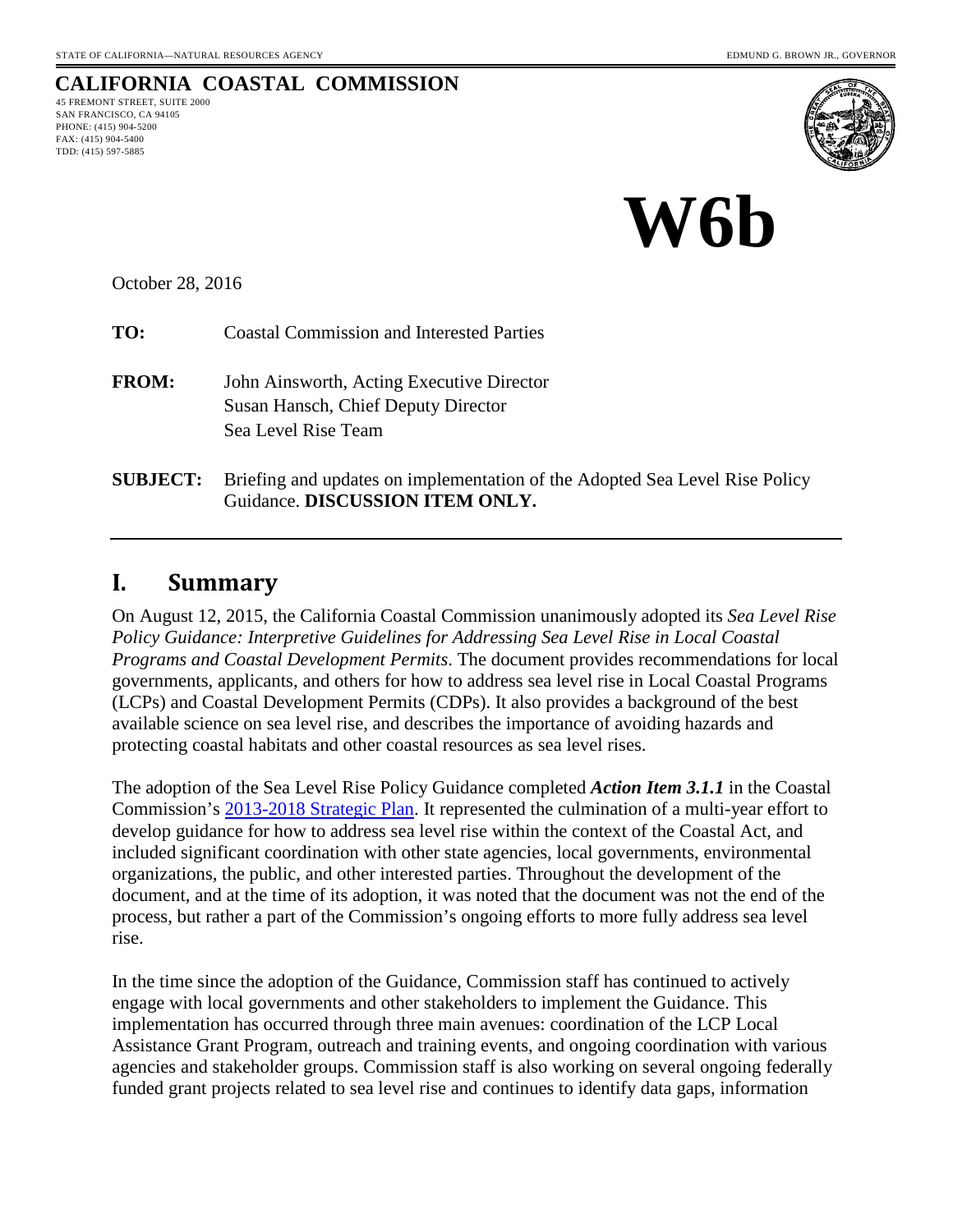needs, and next steps as sea level rise adaptation planning work continues to evolve. This ongoing work partially fulfills a number of strategic plan objectives, including *Objective 3.1 (Develop LCP Permitting and Guidance), Objective 3.2 (Assess Coastal Resource Vulnerabilities), Objective 4.1 (Pursue LCP Certification), Objective 4.2 (Update LCPs), and Objective 4.4 (Improve Local Government Communication).* 

This briefing memo provides updates on the work Commission staff have been doing to implement the Sea Level Rise Policy Guidance. It provides information on work completed through the LCP Local Assistance Grant Program as well as ongoing outreach, training, and coordination efforts. It also identifies several lessons learned, information gaps, and important next steps that Commission staff will continue to address. Strategic Plan objectives and actions related to ongoing work are noted where applicable.

For more information on sea level rise and to download the Sea Level Rise Policy Guidance document, visit:<https://www.coastal.ca.gov/climate/slr/>

For more information on the Strategic Plan, visit:<https://www.coastal.ca.gov/strategicplan/spindex.html>

For more information on the LCP Local Assistance Grant Program, visit: <https://www.coastal.ca.gov/lcp/grants/>

## **II. LCP Grant Program**

*Coordination of the LCP Grant program partially fulfills Strategic Plan Goals:* 

- *3.1.2 Develop coastal hazards LCP and permitting guidance*
- *3.1.4 Provide public information on adaptation planning*
- *3.2.1 Conduct (and/or participate in) an assessment of urban/rural areas*
- *3.2.6 Implement grant program w/ SCC/OPC to support LCP updates*
- *Numerous objectives/actions for Goal 4: Strengthen the LCP Planning Program*

The Coastal Commission has awarded three rounds of its LCP Local Assistance Grant Program. This includes the awarding of approximately \$4.5 million to 29 different local jurisdictions for a range of activities including completion of sea level rise vulnerability assessments, adaptation reports, technical studies, and LUP and IP amendments, updates or new certifications (*see [Attachment A](#page-12-0) for a table of LCP Local Assistance Grant Program awards*). There is currently about \$500,000 reserved for a 4<sup>th</sup> round of grants. Commission staff anticipates releasing the call for proposals for this round in 2017.

To date, Commission staff has received and reviewed 16 different sea level rise vulnerability assessments (*Trinidad, Arcata, Marin, San Francisco, Half Moon Bay, City of Monterey, Pacific Grove, Morro Bay, Santa Barbara County, Goleta, City of Santa Barbara, Oxnard, Hermosa, San Diego County, Carlsbad, Del Mar*), 2 standalone adaptation reports (*Marin, Del Mar)*, and LCP work from 13 different jurisdictions (*Humboldt, Arcata, Marin, San Francisco, Half Moon Bay, Pacific Grove, Goleta, City of Santa Barbara, Hermosa, Newport Beach, San Clemente,*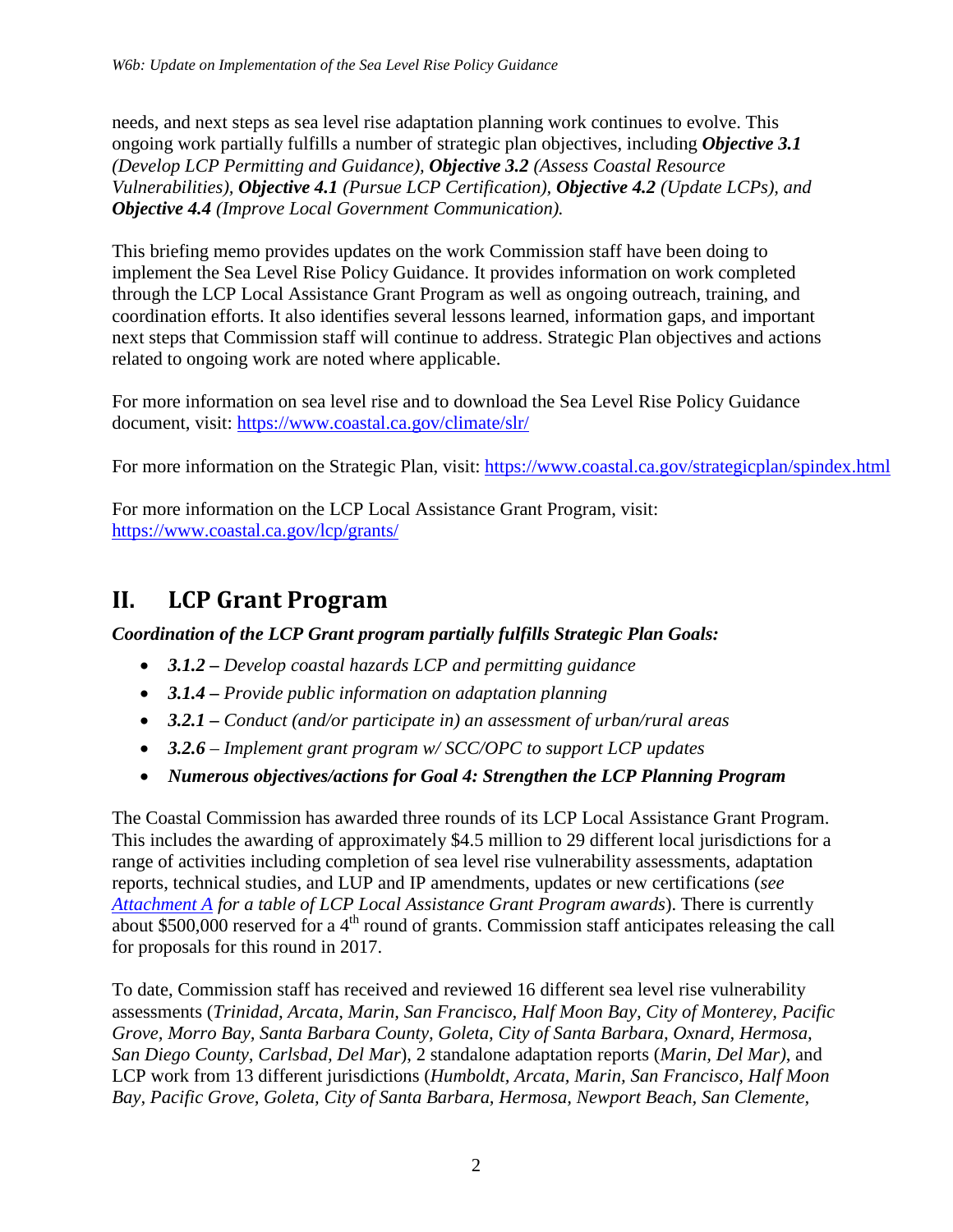San Diego County, Solana Beach)<sup>[1](#page-2-0)</sup>. Of those 13 jurisdictions that have completed some LCP work, Newport Beach completed a new Implementation Plan which was approved with modifications by the Commission in September 2016, and Marin County has completed an LCP update which will be heard by the Commission on November 2, 2016.

The  $3<sup>rd</sup>$  round of grants, awarded in August 2016, is anticipated to add a variety of technical studies and planning work including 7 new sea level rise vulnerability assessments; 10 studies related to assessing coastal habitats, sediment management, lower-cost accommodations, public access, parking, or other coastal resources; 7 sea level rise adaptation plans; and extensive LCP planning work.

A number of other vulnerability assessments and adaptation planning projects funded by the Commission's partner agencies are underway. The Ocean Protection Council, Coastal Conservancy, and other regional or Federal agencies and local governments are working on a variety of climate change adaptation issues. Commission staff engages on these projects to the greatest extent feasible.

Through the LCP Grant program, and in addition to regular coordination meetings and general guidance, Commission staff generally receives drafts of vulnerability assessments, adaptation plans, and other deliverables, and has the opportunity to review them, provide additional input, ask questions about items that need clarification, and make suggestions regarding additional topics that need to be addressed prior to the finalization of the documents. This review is typically coordinated among District Office Staff, the LCP Grants Team, and the Sea Level Rise Team. Such coordination ensures that various topics are addressed in a manner that recognizes both locally-specific contexts and needs, as well as statewide interests and best practices.

Throughout the coordination of the LCP Grant Program, the LCP Grants Team and Sea Level Rise Team have identified a variety of frequently asked questions, best practices, and lessons learned, particularly regarding vulnerability assessments. A number of these topics are summarized below, and build off of the recommendations contained within the Guidance, but with additional information and refinements. Materials that are currently being developed to provide grantees and others with additional information on best practices are noted in the Outreach and Training section of this update. Additional information and resources needs as well as evolving policy challenges that have been identified are noted in the Next Steps section.

• *Sea Level Rise Projections and Scenarios for Vulnerability Assessments:* Commission staff commonly receives questions about which sea level rise projections should be analyzed, and particularly if a high projection for the year 2100 should be used. Staff recognizes that scenarios should be selected to complement the planning objectives relevant to the jurisdiction, but continues to recommend, in line with other statewide guidance, that at least one scenario should be the high projection for 2100.

<span id="page-2-0"></span> $\overline{a}$ <sup>1</sup> Note that this includes work from the first two rounds of grants, and summarizes work on early draft documents, revised drafts, and submittals.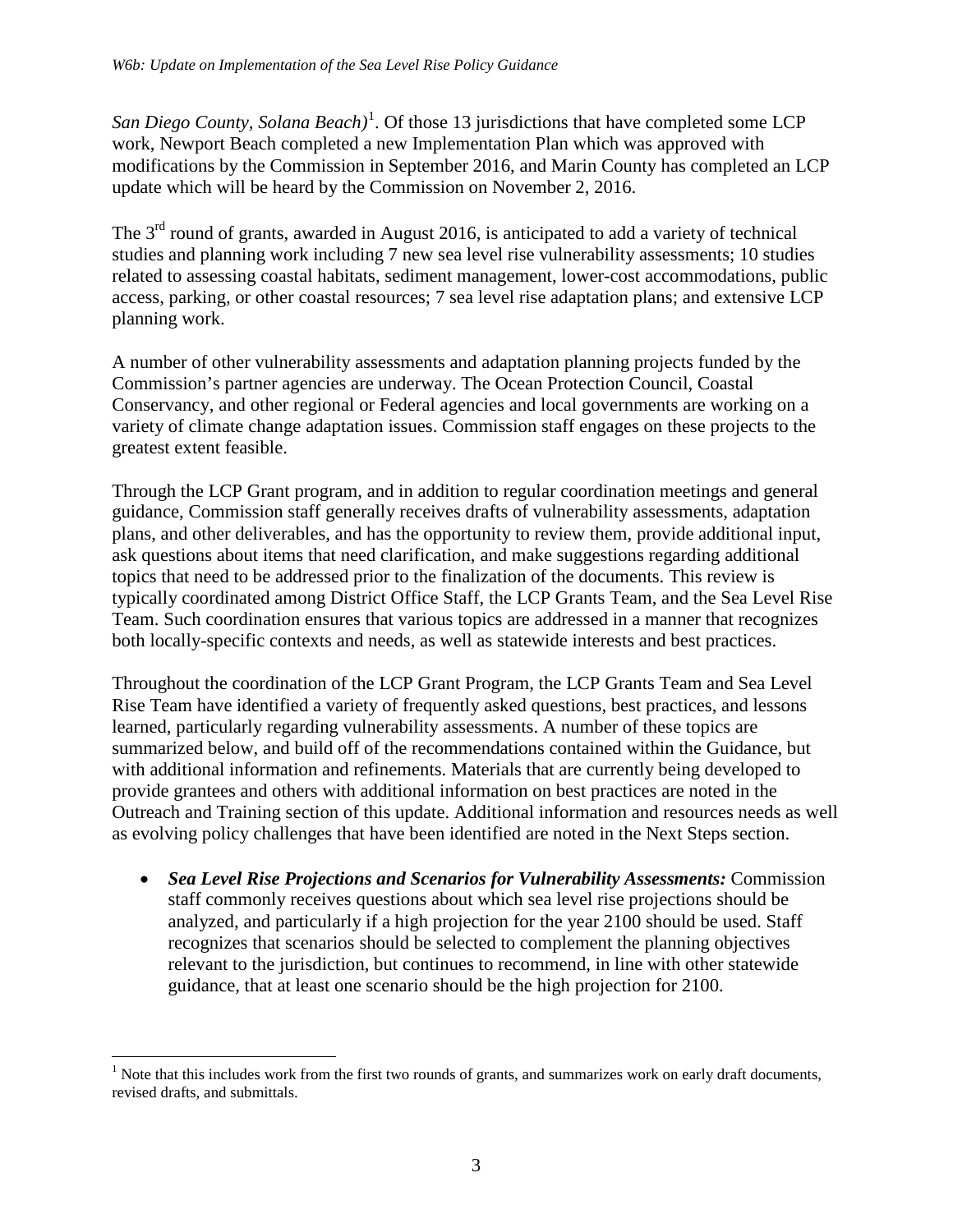- *Storm Scenarios:* Commission staff continues to recommend that assessments consider both storm-and non-storm scenarios. Some vulnerability assessments include storm events (usually a 100-year event) in all of the SLR scenarios selected to be analyzed in the vulnerability assessment. While important to include, the vulnerability assessment should also examine non-storm scenarios in order to provide information on the "everyday" hazard conditions that may occur in the future with SLR. The storm (flooding) and non-storm analyses (inundation) will lead to different adaptation approaches implemented through the LCP.
- *Beach Width and Coastal Squeeze:* Vulnerability assessments should explore the impacts of sea level rise on the sandy beach, along with the associated impacts to coastal resources like access and habitats, rather than exclusively on development or other critical assets. Where development and protective structures are in place, one consequence as sea levels rise is "coastal squeeze" – the incremental loss of recreational beach area and other shoreline habitats in front of hardened shorelines due to the inability of these habitats to naturally migrate. These natural resources are protected by the Coastal Act and usually comprise important components of coastal economies. If possible, the vulnerability assessment should generate information about the timeframes over which beaches could be lost under different management scenarios –e.g., with and without development preventing the landward migration of the beach; or with or without sediment management practices such as beach nourishment.
- *Seawalls:* Impacts from sea level rise should be analyzed with a scenario assuming existing seawalls remain and a scenario assuming they are removed. The "with existing protective devices" scenario should describe the impacts of SLR seaward of the device for example, what would happen to the sandy beach or other coastal land as sea levels rise. The "without existing protective devices" scenario should describe the impacts that would occur in the area, including landward of device's location, if relevant. Together, these analyses will support alternatives analysis of management and land use options for both the protective device and the structure or area it is protecting.
- *Fiscal Impacts/Economic Analyses:* It can be useful to include an analysis of the fiscal impacts associated with various sea level rise hazards in the scope of the vulnerability assessment or adaptation plan. This information can be compared to the cost of various adaptation strategies—from engineered solutions to managed retreat—when evaluating alternative adaptation approaches to address sea level rise vulnerabilities. It is also important that the economic analyses account for the benefits of the evaluated adaptation options, such as the benefit that accrues when beaches are allowed to migrate naturally and aren't subject to the aforementioned 'squeeze'. The information can be used as a useful communication tool to illustrate the need for proactive adaptation planning to the public, stakeholders, and/or decision makers.
- *Level of detail necessary to support adaptation planning:* Highly detailed vulnerability assessments based on the most technologically advanced modelling, that cover the entire breadth of possible topics related to sea level rise will not be possible or even necessary in all circumstances. The best tools available at the time should be used to assess a range of impacts to coastal resources, as even the most basic assessment will provide valuable information for adaptation planning. In cases where critical concerns arise through a first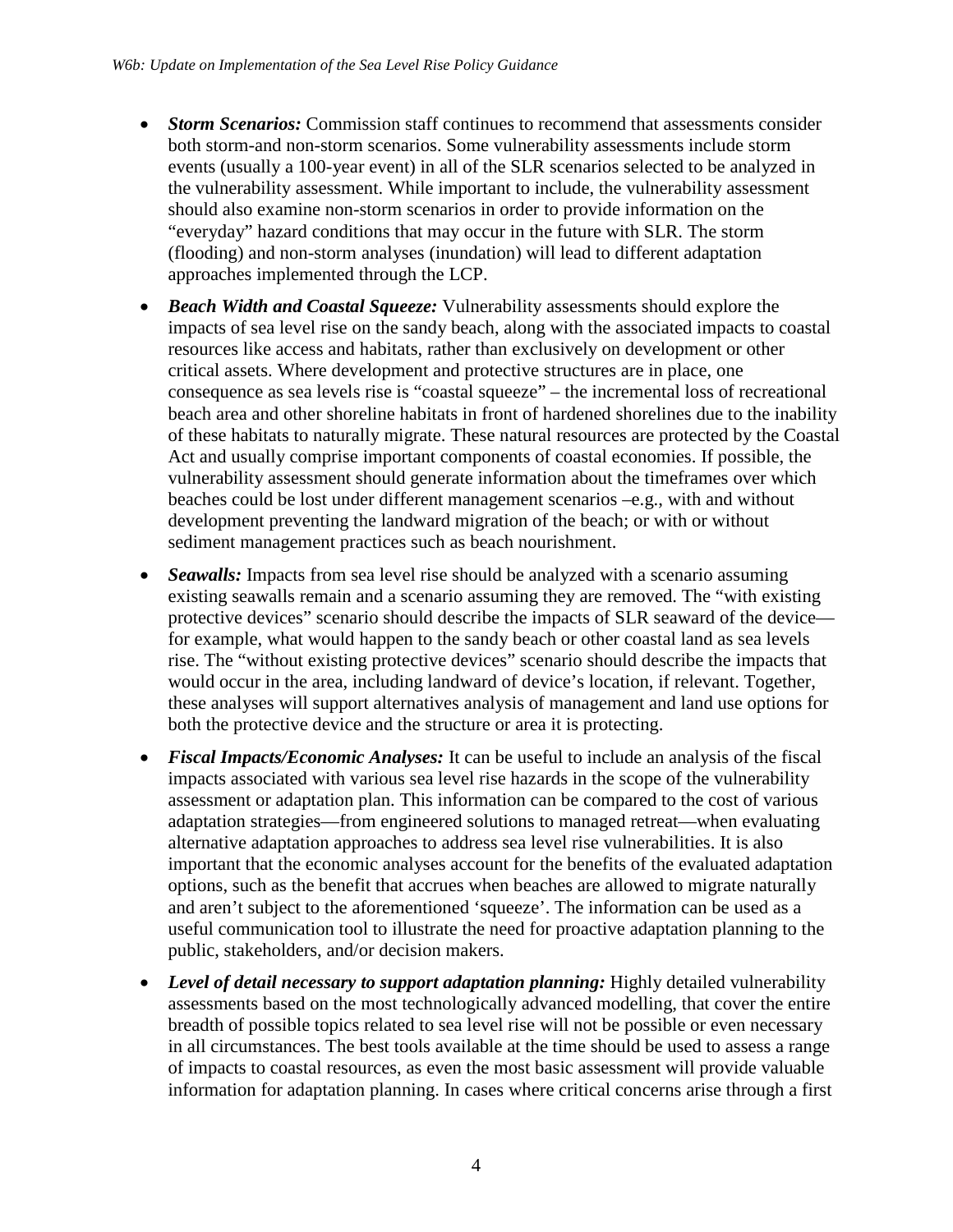screening, it may be possible or necessary to do follow-up focused studies, and the Commission has awarded grants for such work. In all cases, though, it is critical that vulnerability assessments clearly state any information gaps and/or assumptions and qualitatively describe what these mean in terms of identified (or unidentified) vulnerabilities.

• *Adaptation Plans:* To date, two standalone, detailed adaptation reports have been submitted as LCP grant products (*both currently as draft products*). In several other cases, vulnerability assessments have included a broad overview of potential adaptation strategies. In general, having a separate adaptation planning stage in between the vulnerability assessment and LCP policy development stages is a useful approach as it allows for a broader discussion of preferred adaptation approaches with stakeholders, without the need to identify specific policy language early on in the process.

# **III. Outreach and Training**

### *Ongoing outreach and training partially fulfills Strategic Plan Goals:*

- *3.1.2 Develop coastal hazards LCP and permitting guidance*
- *3.1.4 Provide public information on adaptation planning*
- *4.4.5 Increase LCP Training/Coordination for local governments*

Since the adoption of the Sea Level Rise Policy Guidance in August 2015, Commission staff have participated in 31 different outreach and training events. This includes 20 different events for external audiences and 11 for Commission staff. Preparation for and participation in these events is supported by the Commission's 2015 NOAA Coastal Zone Management Act Section 309 funding, and the individual events are typically summarized in the Executive Director reports discussed at each Commission hearing.

### *External Outreach and Training*

External events have included a variety of presentations at local or regional climate change and sea level rise adaptation planning events (*e.g., workshops hosted by AdaptLA and the San Diego Regional Climate Collaborative*) and environmental and legal conferences/symposia (*e.g., UC Davis Environmental Law Symposium, California State Association of Counties Legislative Conference, Ocean Climate Summit, Continuing Legal Education Conference on California Coastal Law*) as well as training events with other state agencies (*e.g., Caltrans, BCDC, Coastal Conservancy*) and practitioners' organizations (*American Planning Association, American Council of Engineering Companies*).

Audiences for these events have included a mix of federal and state agency staff, elected officials, local government planners, those working in the field – including lawyers, engineers, researchers, and staffs of various environmental non-profits – students, and members of the public. Between coordination of the LCP Grant Program and other outreach and training events, the Sea Level Rise Team has presented on the Guidance and/or discussed issues related to sea level rise adaptation planning throughout the state over the past year, including in several noncoastal counties as well as webinars available to interested parties across the state and country.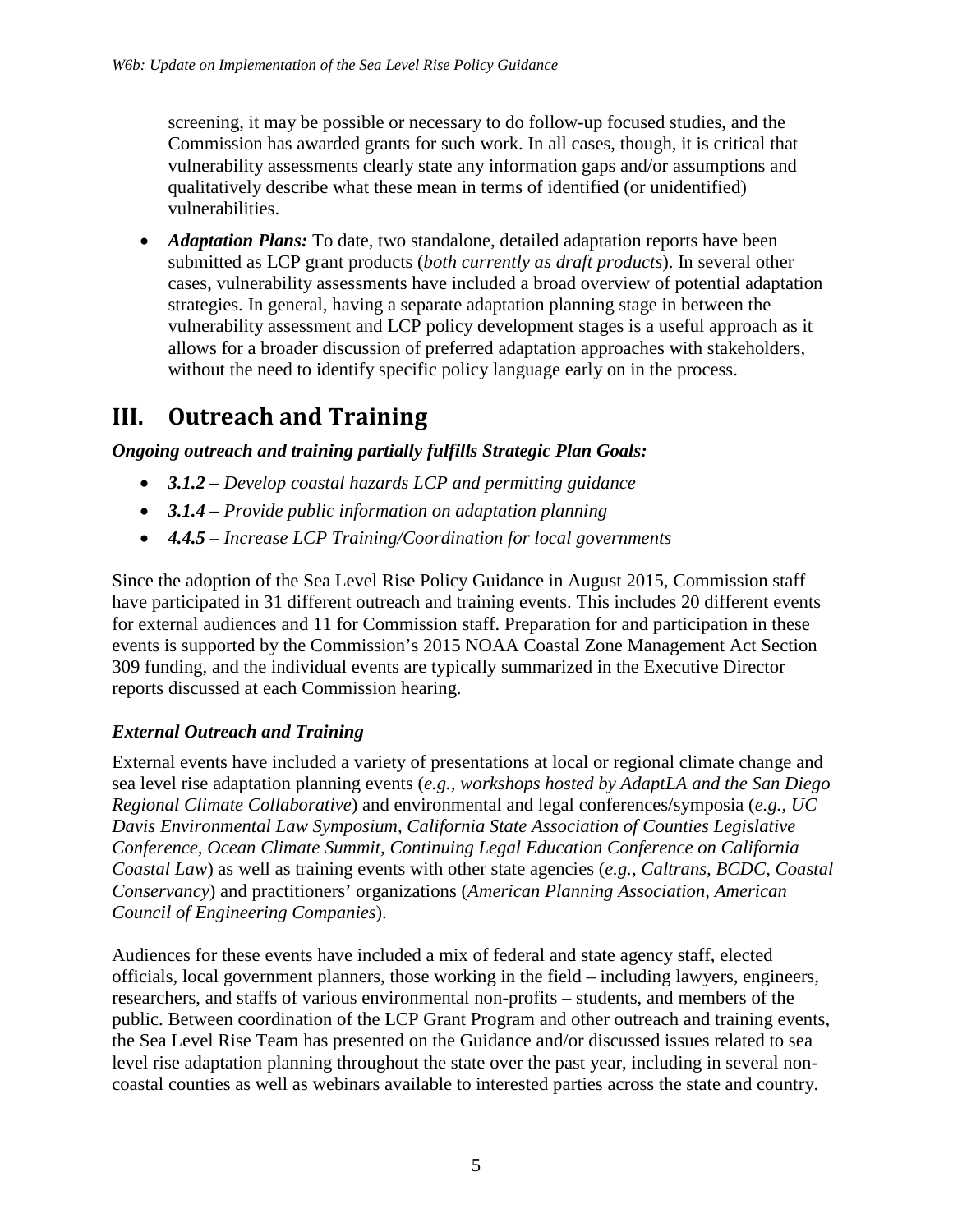Over time, and depending on the event and audience in question, outreach presentations have evolved to reflect the level of awareness and understanding of the Sea Level Rise Policy Guidance itself, as well as the stage(s) at which various local governments and other stakeholders are in the adaptation planning process. For example, early presentations focused on the recommendations, information, and resources described in specific chapters within the Guidance, then shifted to highlight sea level rise science and mapping and modelling tools that can be used to support sea level rise vulnerability assessments.

More recently, presentations have started to focus on individual adaptation strategies that have been used by the Coastal Commission and local governments to address coastal hazards, including recent examples associated with LCP policy language and CDP terms and conditions, as well as more innovative strategies that are being discussed, developed, and implemented in California and around the country. Commission staff anticipates continuing to update their outreach strategy as more grantees and others in California continue to update their LCPs and/or implement specific projects to address sea level rise so as to ensure that audiences receive the most up to date and pertinent information possible.

In addition to outreach events, Commission staff have updated the agency's [public website](https://www.coastal.ca.gov/) to include information from the Guidance and other resources on sea level rise that could support public understanding and participation in Commission efforts on adaptation planning. The website now includes summarized information on sea level rise science, news, tools and resources, and relevant Coastal Act policies. The website will continue to be updated in future as Commission staff continues its efforts to implement and expand upon the Guidance.

### *Internal Coordination and Training*

The Commission's Sea Level Rise Team has also spent significant time on training events and other internal coordination with Commission staff to ensure that district, energy and ocean resources, technical, and legal staff are aware of and understand the information and recommendations contained within the Sea Level Rise Guidance, as well as evolving information on sea level rise science, useful tools and resources, and best practices and innovative methods to address sea level rise impacts.

Following the August 2015 adoption of the Guidance, internal training began with a staff workshop held in December 2015. This workshop included brief presentations on topics from the Guidance related to vulnerability assessments and adaptation planning, and included significant time devoted to encouraging staff members to ask questions and to discuss anticipated adaptation planning challenges, including through targeted breakout sessions.

Following the staff training workshop, the Sea Level Rise Team met with each District office as well as the Energy and Ocean Resources Unit on an individual basis. Each of the meetings included training on locally relevant sea level rise mapping and modelling tools (*e.g. the Humboldt Bay Sea Level Rise Inundation Mapping work, Our Coast Our Future, the Nature Conservancy's sea level rise mapping tool for Monterey Bay and Ventura County, CoSMoS 3.0*), as well as a discussion of locally-relevant sea level rise vulnerabilities and related topics of concern. These meetings also helped the Sea Level Rise Team get a better understanding of the needs of both district staff and local governments throughout the state.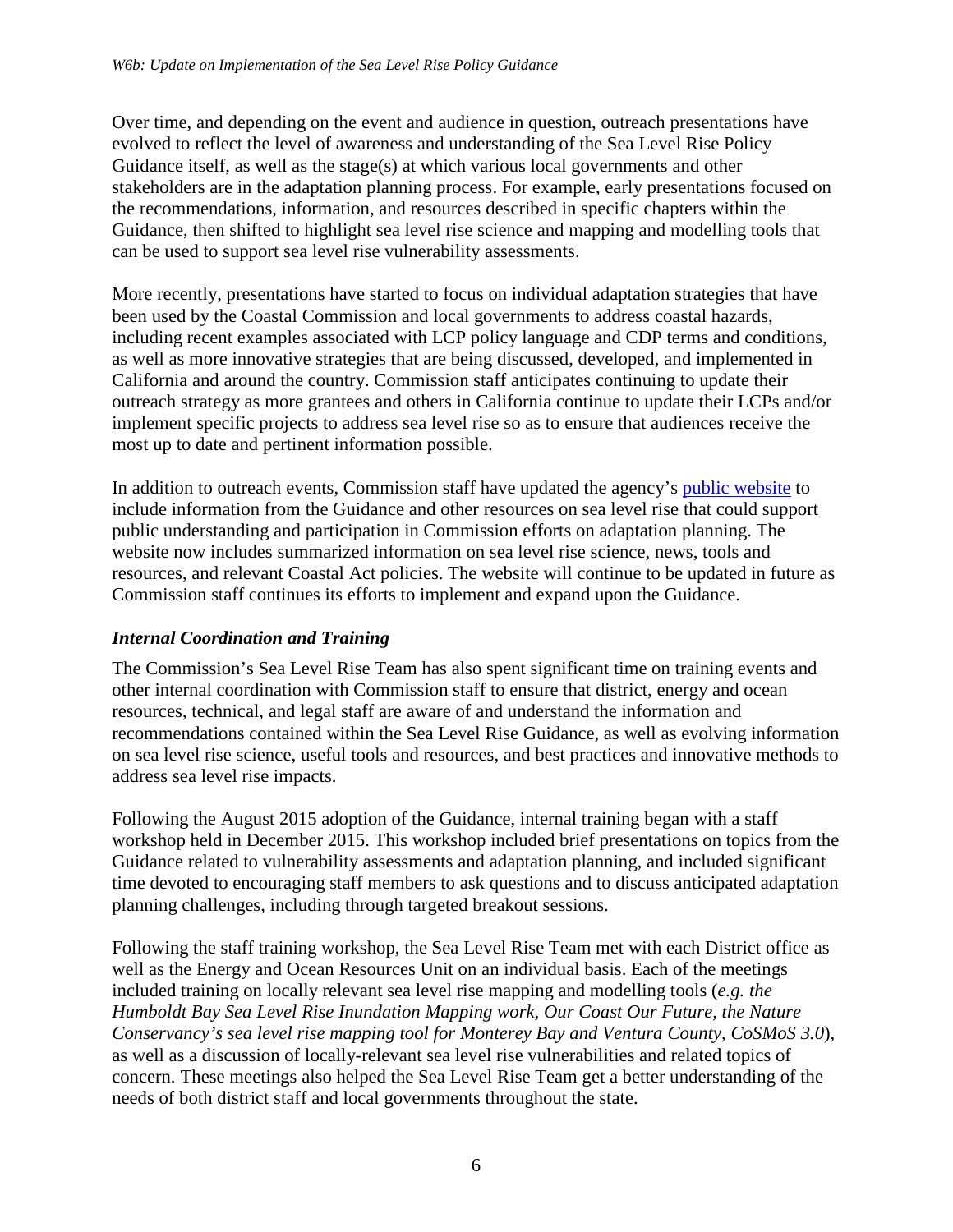Throughout both the external and internal outreach and training events, the Sea Level Rise Team identified several topics that could benefit from additional guidance. Resources that the Sea Level Rise Team has completed or is working to develop to provide additional information for Commission Staff and other interested parties are summarized below.

- *Special Conditions Compendium:* Leveraging Section 309 Enhancement Grant funding, Commission staff has been working to update and expand a compendium for use by Commission staff of special conditions adopted by the Commission in various cases or that could be used to address certain fact sets. As part of this effort, the Sea Level Rise Team is working to ensure that conditions related to coastal hazards and development in hazardous areas adequately address sea level rise issues.
- *Memo on how to perform a vulnerability assessment:* The Sea Level Rise Team is working to develop a memo that summarizes key points in Chapter 5 of the Guidance (*Addressing SLR in LCPs)* and shares some of the practical lessons that staff have learned through their recent work with local governments on sea level rise vulnerability assessments. The goal is to provide a concise summary of recommendations and lessons learned to help expedite or improve future work by ensuring that assessments are scoped and performed in such a way that effectively supports sea level rise adaptation planning, alternatives analysis, and LCP policy development.
- *Memo on information needs to address sea level rise and coastal hazards in CDP applications:* The Sea Level Rise Team is working to develop a memo that is intended to provide coastal analysts with information and example language that can be used in a filing letter or related coordination with applicants when asking for an analysis of coastal hazards and sea level rise. The memo is generally similar to the information coastal analysts have requested in the past to be included in a geotechnical study that analyzes potential impacts from coastal hazards, but includes additional detail on how to incorporate sea level rise into those analyses. It thus builds off of past procedural memos and guidance, such as the *Beach Erosion and Response (BEAR) Guidance Document*  (1999), and incorporates information and recommendations from Chapter 6 (*Addressing SLR in CDPs)* of Sea Level Rise Policy Guidance.
- *Comparison of available Sea Level Rise Mapping and Modelling Tools: Building off of* work completed by NOAA and other partners, the Sea Level Rise Team is planning to prepare a brief memo that provides information on the various available sea level rise mapping and modelling tools. This memo is intended to include information on where various tools are applicable, what coastal processes are captured by the tool, what assumption are made, and recommendations of what tools or combinations of tools should be used to address various topics.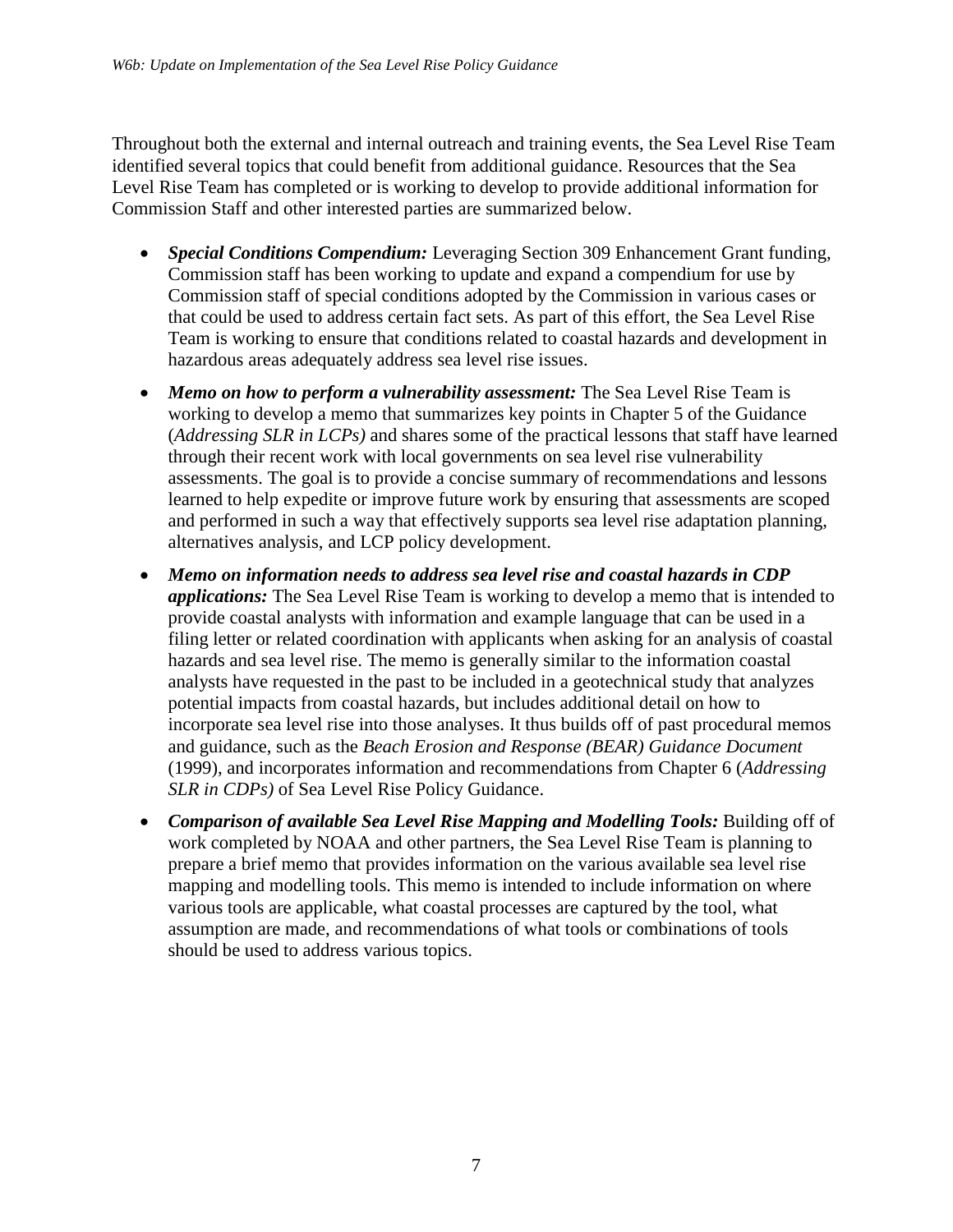# **IV. Coordination**

*Ongoing coordination partially fulfills Strategic Plan Goals:* 

- *3.1.2 Develop coastal hazards LCP and permitting guidance*
- *3.1.4 Provide public information on adaptation planning*
- *3.1.5**Participate in Climate Action Team*
- *3.1.6 Coordinate with NRA/OPR/CalOES re: Hazard Mitigation Plans*
- *3.2.2 Work with partners to assess transportation infrastructure*

In addition to specific outreach and training events, the Commission's Sea Level Rise Team continues to be engaged in ongoing coordination with a variety of regional, state, and federal partners. Such coordination ensures that the Sea Level Rise Team is able to stay up to date on evolving sea level rise science, tools, adaptation approaches, and issues of local, regional, and/or statewide concern. It also ensures that the broad range of stakeholders involved in sea level rise adaptation planning understand the Coastal Commission's role and approach to adaptation planning and encourages stakeholders to begin addressing the complex challenges associated with sea level rise in a more holistic, integrated, and proactive manner. Several important ongoing coordination efforts in which Commission staff are involved are highlighted below.

• *Core Coastal Commission work on LCPs and CDPs:* One of the most critical ways that Commission staff implements the Sea Level Rise Guidance is through staff's everyday core regulatory and LCP planning work. Staff continues to apply the most up-to-date and relevant science and best practices on sea level rise adaptation planning to the analytical process for determining a project or LCP's consistency with the Coastal Act. This includes review of CDP applications by Commission staff as well as coordination on the development of new or updated LCP policies. Staff further implements the Guidance at the local level through the post-certification monitoring process by providing recommendations to local governments on how to apply the principles of the Guidance in their analysis of local projects to determine consistency with the LCP.

This review and coordination process often includes recommendations regarding relevant sea level rise scenarios, information on how to analyze potential impacts to a site or region from sea level rise, alternative measures to minimize risks from hazards and to maximize the protection of coastal resources, and recommendations for how to implement different adaptation approaches.

Recent Commission approvals of CDPs and LCPs (including new certifications as well as updates) that address sea level rise and coastal hazards have included a variety of adaptation approaches. For example, Commission staff have addressed sea level rise concerns through policy language and/or recommended conditions of approval related to redevelopment definitions, monitoring of impacts, setback calculations, waiving rights to future shoreline development, and triggers for implementing future adaptation strategies. Staff will continue to coordinate with local governments, project applicants, and other relevant stakeholders to enhance the implementation of these and other adaptation approaches.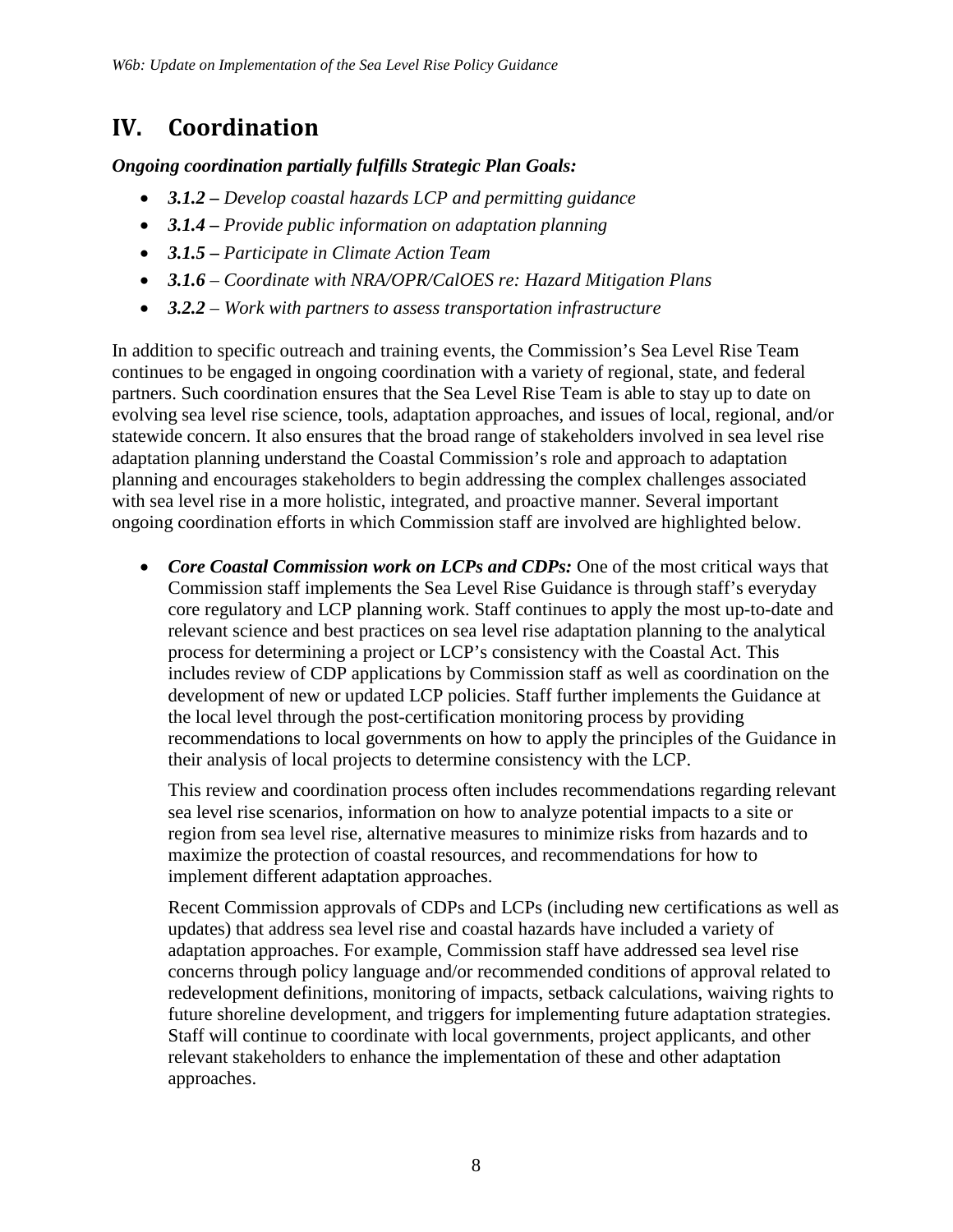• *Caltrans and Coastal Commission Integrated Planning Team***:** Caltrans and Coastal Commission staff have worked over the past couple of years as part of an Integrated Planning Team to address a variety of topics related to transportation planning in the Coastal Zone. One of the most critical topics is addressing sea level rise. Recent coordination work broadly includes identification of strategies for working together to better align ongoing Federal, State, regional, and local SLR vulnerability assessments and to improve integration of land use and transportation plans for dealing with the expected SLR (and other climate change) challenges.

Coordination has also resulted in recommendations for near term efforts to screen Caltrans projects that are under development for potential impacts from sea level rise and recommendations for how, in the longer term, Caltrans can build on the results of ongoing vulnerability assessments and existing guidance and planning processes to develop more robust frameworks for addressing sea level rise in project and system planning.

• *FEMA Coastal Resilience Collaboration***:** Over the course of the last year, Commission staff, along with partners from the Coastal Conservancy, NOAA, USC Sea Grant, and USGS, have been working with FEMA Region 9 to develop workshops designed to engage local government staff and other relevant stakeholders in a discussion about community resilience to hazards and climate change. Planned multi-agency resilience workshops are intended to bring together federal and state agency partners along with local planners, emergency managers, floodplain managers, and others from local governments to discuss hazards and vulnerabilities in local communities and to learn about tools, guidance documents, and grant programs to support resilience planning (including the Commission's Sea Level Rise Policy Guidance and LCP Grant Program).

A primary goal for the Sea Level Rise Team is to identify and describe similarities among the goals, planning processes, and outcomes of LCPs and Local Hazard Mitigation Plans and to identify opportunities for enhancing alignment between these related plans with the goal of leveraging resources to better support proactive sea level rise adaptation planning and implementation of adaptation strategies and/or projects.

- *Regional Collaboratives for Climate Adaptation***:** Commission staff from both the Sea Level Rise Team and District Offices continue to participate and coordinate with various Regional Collaboratives for Climate Adaptation (*e.g., San Diego Regional Climate Collaborative, LA Regional Collaborative for Climate Action and Sustainability, and the newly formed Central Coast Climate Collaborative*). These regional collaboratives generally serve as convening bodies to bring together staffs from various local, state, and federal agencies, elected officials, researchers, practitioners, members of the public and others to coordinate climate resiliency efforts in a cross-jurisdictional manner. As identified above, Commission staff have also presented at numerous meetings hosted by these Collaboratives.
- *State Agency and CO-CAT Coordination***:** Commission staff continues to coordinate as applicable with other state agencies including the California Natural Resources Agency, the Governor's Office of Planning and Research, the Ocean Protection Council, the State Coastal Conservancy, and the State Lands Commission, as well as the Coasts and Oceans group of the Climate Action Team (CO-CAT) on relevant efforts related to sea level rise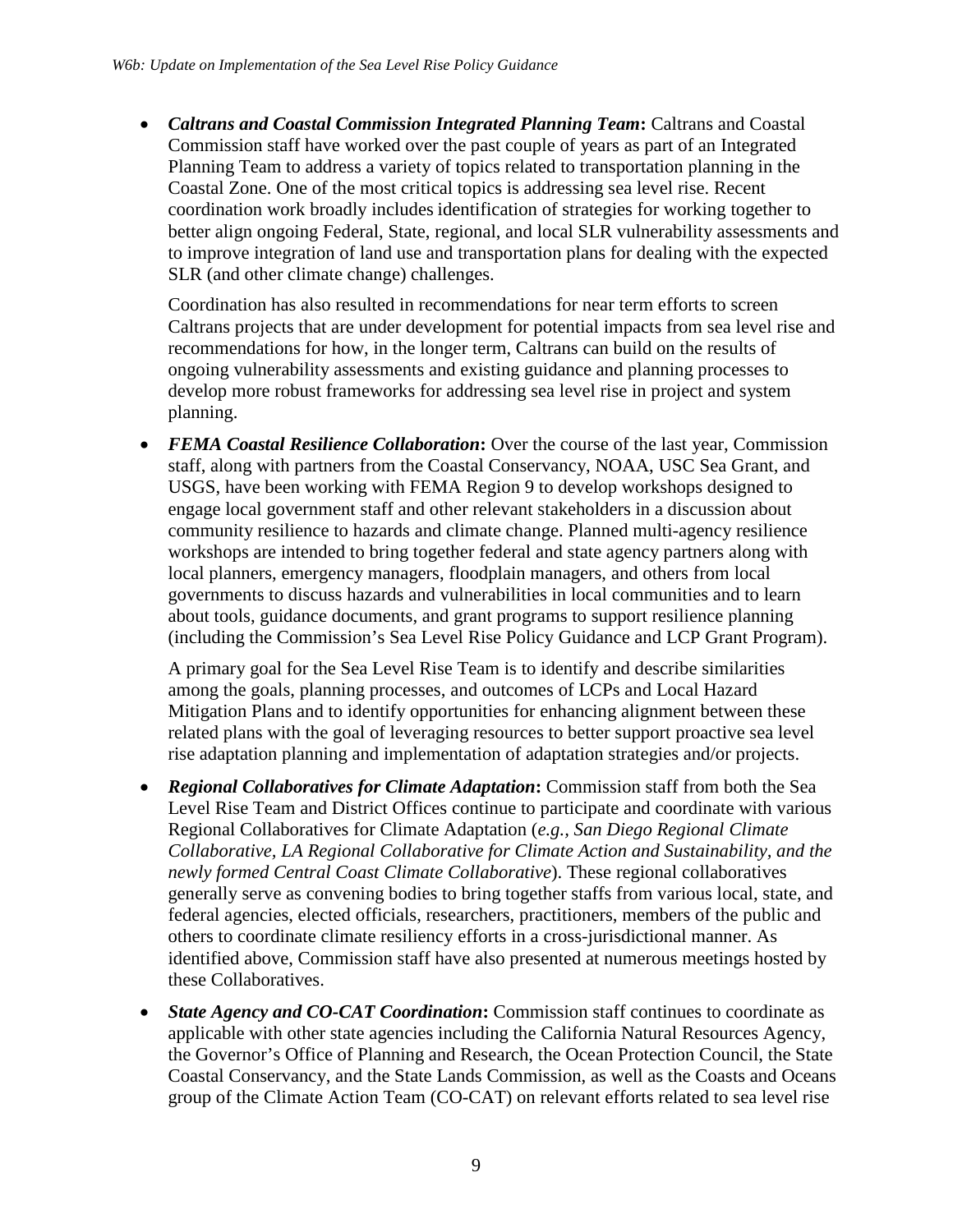planning. Example efforts that staff has and will continue to coordinate on include: tracking and implementation of *Safeguarding California*; efforts related to various Senate and Assembly bills (*e.g., AB 2516, AB 691, SB 246, SB 379*); OPC and SCC Grant Programs; anticipated future updates to OPC's State Sea-Level Rise Guidance; and the 4<sup>th</sup> California Climate Change Assessment.

## **V. Next Steps**

As explained in the sections above, staff will continue to develop online guidance and tools to assist local governments with the preparation of sea level rise vulnerability assessments and adaptation planning, including developing sample policy/ordinance language related to sea level rise adaptation.

In addition to continuing the ongoing coordination of the LCP Grant Program, and other outreach, training, and coordination efforts, the Commission has several ongoing grant-funded projects related to sea level rise adaptation planning. Staff has also identified a number of next steps and policy challenges that it intends to engage on in the future. These specific work efforts and policy challenges are summarized below.

### *Federally Funded Grant Projects*

- *Coastal Impact Assistance Program (CIAP)***:** The Sea Level Rise Team has spent a significant portion of the last year working on a Climate CIAP project to synthesize vulnerability information from discussions with District Staff and Local Governments, as well as completed vulnerability assessments, and to use the information to help prioritize future Commission efforts in addressing SLR hazards with a specific focus on coastal resources most at risk. [*This project will partially fulfill Strategic Plan Action 3.2.1 – Conduct assessment of urban/rural areas*]
- *NOAA Project of Special Merit "Managing the Coastal Squeeze Resilience Planning for Shoreline Residential Development"***:** Staff continues to work on a project to conduct a statewide assessment of physical shoreline conditions and potential hazards for residential areas along the coast. This characterization will provide the framework for policy guidance for local governments planning for future residential development and sea level rise while assuring the maximum protection and enhancement of the coastal resource values that lie between shoreline residential areas and the sea. Working collaboratively with local governments, staff will use policy and legal analysis to develop the policy guidance and model ordinance language based on the type of development, type of physical shoreline conditions, and geographic context. This project will be completed by September 2017. [*This project will partially fulfill Strategic Plan Action 3.1.2 – Develop coastal hazards LCP and permitting guidance; and Action 3.1.4 – Provide public information on adaptation planning*]
- *Section 309 Enhancement Grant "Management Options to Protect Public Trust Resources"***:** Commission staff will be beginning work on a multi-year effort that will examine ways to improve interagency coordination between the Coastal Commission, the State Lands Commission (SLC) and potentially other relevant state agencies on issues related to the public trust. The goal of this effort is to develop an adaptive framework for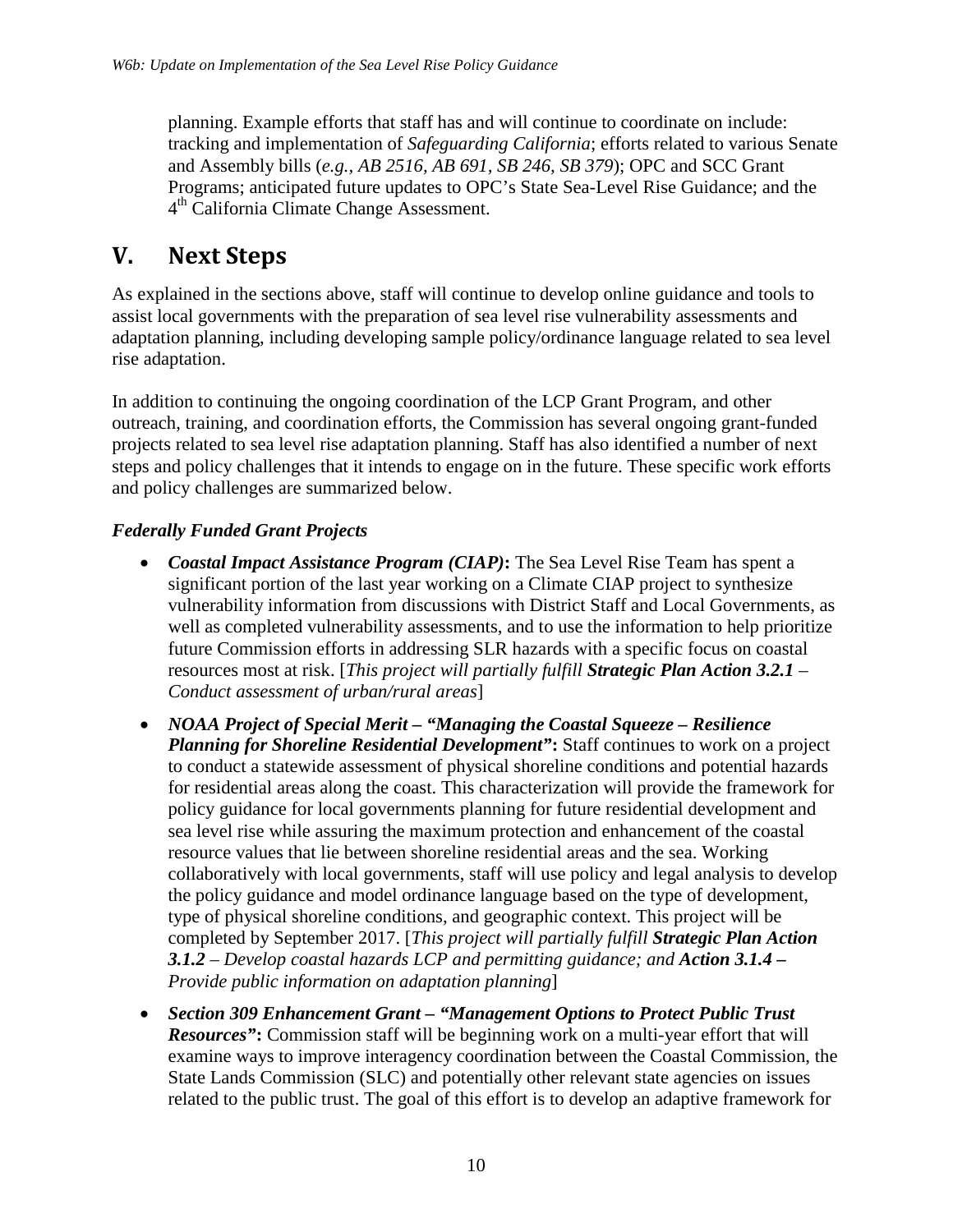communication and work going forward that will facilitate collaboration between the agencies in achieving protection of public trust land resources in light of accelerating sea level rise and the ambulatory nature of the public trust boundary. [*This project will partially fulfill Strategic Plan Action 3.1.7 – Coordinate with SLC re: SLR and the Public Trust* ]

#### *Environmental Justice*

The Sea Level Rise Team will also work to expand and enhance efforts to address topics related to environmental and social justice. As identified in the Guidance, sea level rise and how the Commission responds to it may result in significant changes in the distribution of environmental benefits, particularly as it relates to public access to the coast and low-cost recreational opportunities. As the Commission works to address environmental justice concerns throughout its broader planning and policy processes, the Sea Level Rise Team will seek opportunities to coordinate on these issues through such actions as continued coordination with local governments, public outreach, and work with the Commission's Public Education unit.

#### *Evolving Challenges*

As local governments continue to complete vulnerability assessments, adaptation plans, and LCP updates, the Sea Level Rise Team continues to identify priority planning challenges. Some of these challenges are identified below, and the Sea Level Rise Team will work with other Commission staff, local governments, and others in the field to refine approaches, identify best practices, and provide public information on these topics.

For each of these topics, and adaptation planning in general, one of the biggest challenges is addressing the nuances of each issue on a local scale while still leveraging state and nationwide lessons and best practices. Commission staff will continue to address these topics in a way that is consistent with the Coastal Act and certified LCPs, and that reflects local needs and goals.

- *Coastal squeeze:* As mentioned above, Commission staff has noted a need for more information in the vulnerability assessment phase on what will happen to beaches as sea levels rise, particularly those beaches that are backed by development. A more detailed analysis of how beach width will change over time will be required to understand how and when existing development patterns will need to change if beaches are to be protected. Related topics that should also be addressed include understanding how and what aspects of beaches dynamics – including physical impacts to the beach as well as public use of the beach – should be monitored to provide the necessary adaptation planning information.
- *Addressing existing development:* Another priority topic is how to address existing development that is vulnerable to sea level rise hazards now or will become so in the future. A variety of mechanisms have been used in the past to address development subject to hazards, and understanding how to better use these methods and others to address sea level rise impacts proactively and feasibly will be required.
	- o *Redevelopment:* Clear policies related to when and how structures should be brought into compliance with new standards if they are updated or renovated will be an essential piece for addressing vulnerable existing development. Recent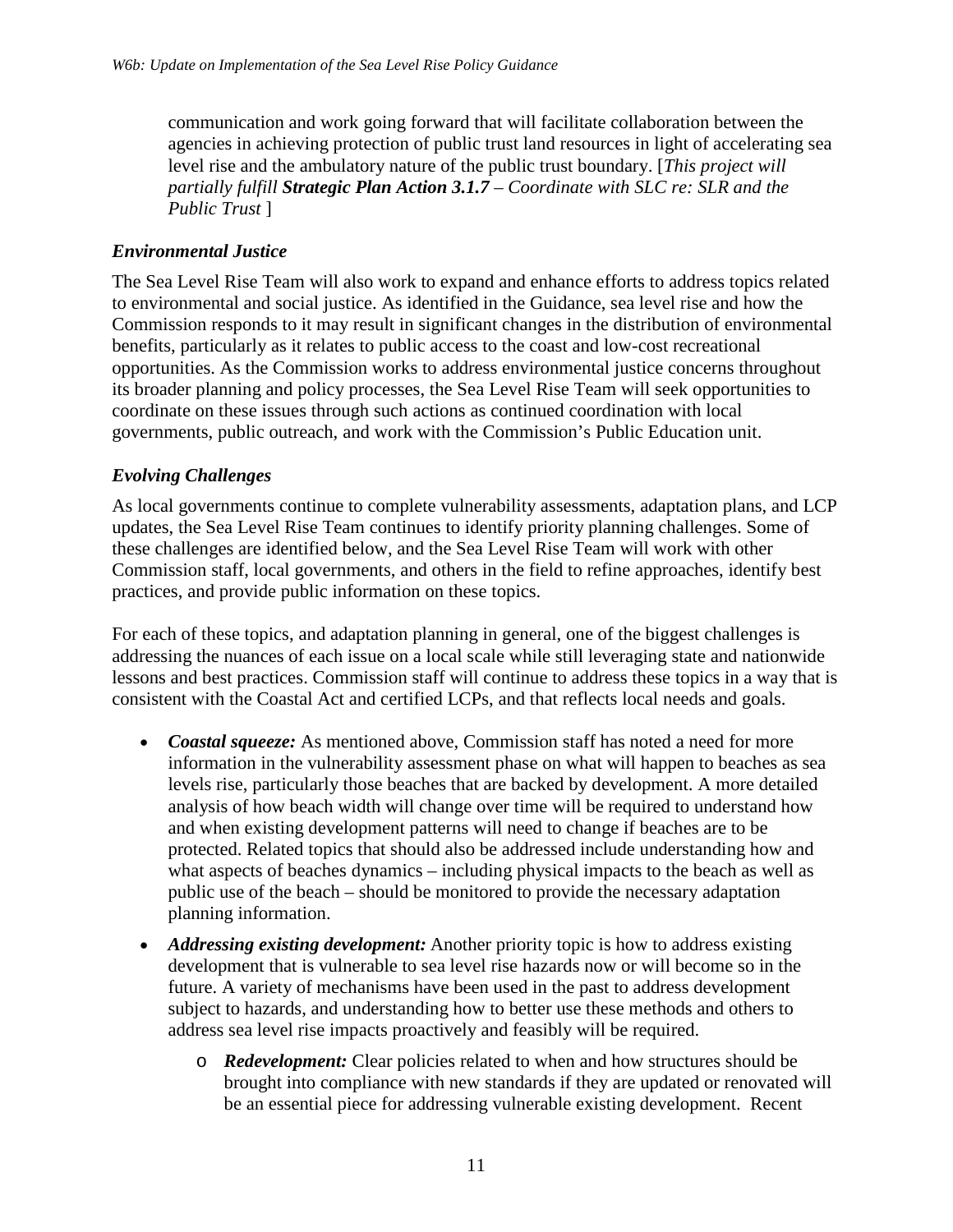Commission approvals of LCPs and CDPs have included strong redevelopment policies that provide a mechanism for ensuring development is brought into conformance with Coastal Act and LCP policy requirements and will continue to work with local governments to develop redevelopment policies that reach this goal while also recognizing local contexts.

- o *Downzoning:* In cases where a more neighborhood or regional approach is needed to change development patterns moving forward, strategies such as downzoning and/or designating areas with specific hazards overlays may be necessary. Understanding the appropriate areas for such actions as well as the phasing and timing of different strategies to be achieved through zoning changes, will require continued detailed vulnerability assessments, legal analysis, and significant coordination with local governments and affected citizens.
- o *Achieving managed retreat:* In some cases, the only way to protect beaches and coastal resources in the face of sea level rise will be through achieving relocation or removal of structures in hazardous areas. Managed retreat planning will require continued research and legal analysis to identify appropriate removal mechanisms, as well as research to identify funding opportunities to support buyouts or other retreat options.
- *Infrastructure:* In addition to private development such as homes and businesses in hazardous areas, a significant challenge for local governments and other stakeholders is addressing infrastructure such as roadways and transportation networks, wastewater, and other utilities that are vulnerable to sea level rise impacts. Commission staff will continue to encourage and support integrated planning efforts with Caltrans, utilities companies, and others, and will continue to engage on complex legal questions such as better understanding how long and under what circumstances cities and counties must continue to provide services to known hazardous areas.
- *Triggers for phased approaches:* Given that sea level rise impacts will be increasing over time, it is likely that different adaptation strategies will be implemented at different points throughout the future. Thus, it will be critical to understand how best to trigger the implementation of different strategies so that this can be done in a planned, proactive way rather than in reaction to significant impacts that occur. Identifying triggers based on timing or the amount of acceptable impacts to coastal resources will require continued coordination with local governments as well as research and legal analysis.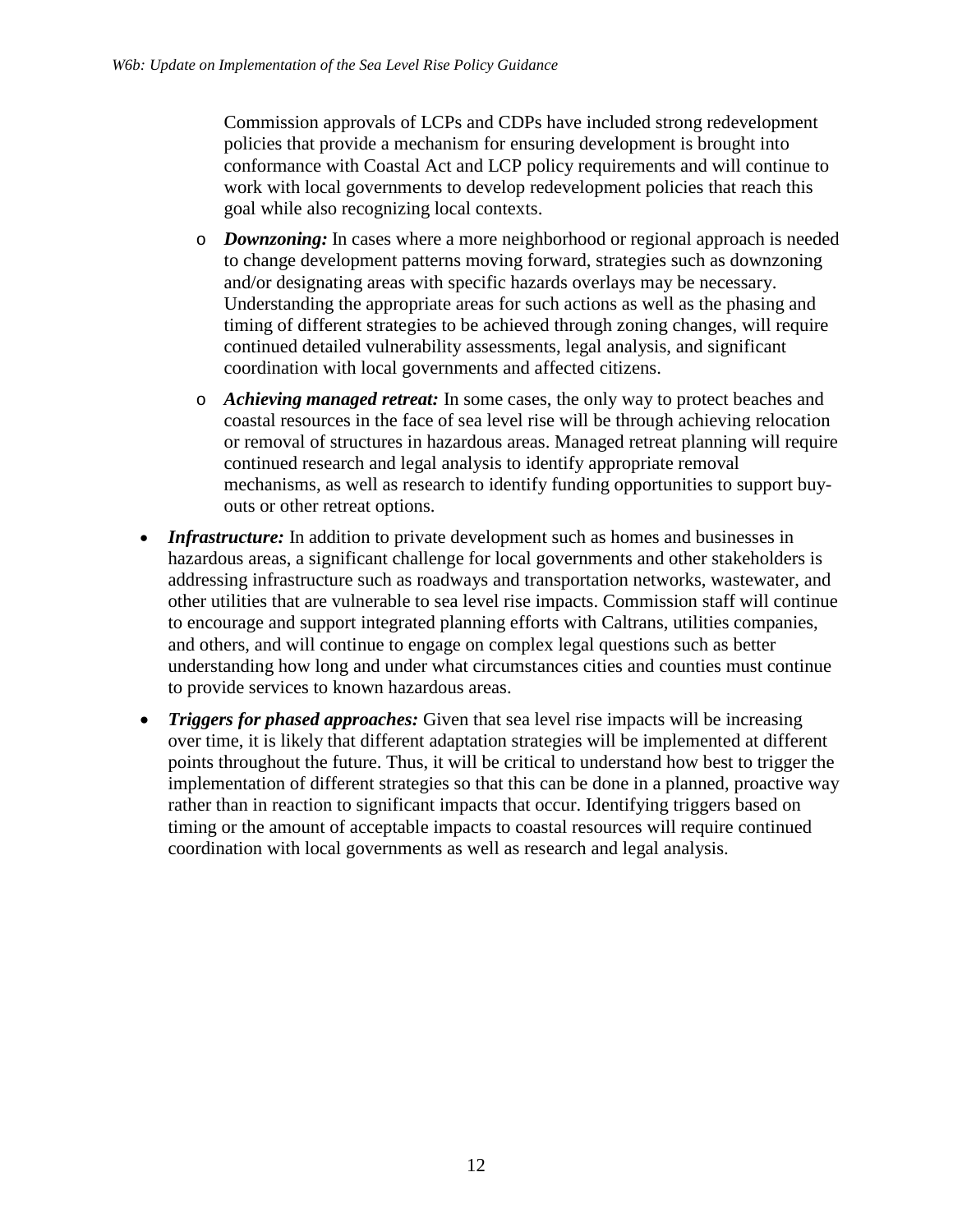|                                         | <b>Jurisdiction</b>                 | <b>Grant Round</b> | <b>Grant Project</b>                                                                                                                                                                       | <b>Grant Award</b> |  |  |  |
|-----------------------------------------|-------------------------------------|--------------------|--------------------------------------------------------------------------------------------------------------------------------------------------------------------------------------------|--------------------|--|--|--|
| <b>North</b><br>Coast                   | County of<br>Humboldt               | 1                  | Humboldt County LCPs - Areas of<br>Deferred Certification & Interim Use of<br><b>Coastal Dependent Industrial Land</b>                                                                     | \$29,000           |  |  |  |
|                                         |                                     | $2*$               | Humboldt County Update to the<br><b>Humboldt Bay Area Plan</b>                                                                                                                             | \$125,000          |  |  |  |
|                                         | City of Trinidad                    | $\overline{2}$     | <b>Local Coastal Program (LCP) Planning</b><br>and Sea Level Rise Update                                                                                                                   | \$80,000           |  |  |  |
|                                         | City of Arcata                      | $\mathbf{1}$       | <b>City of Arcata Local Coastal Program</b><br>Amendment                                                                                                                                   | \$54,000           |  |  |  |
|                                         |                                     |                    |                                                                                                                                                                                            |                    |  |  |  |
| <b>North</b><br><b>Central</b><br>Coast | County of Marin                     | $\mathbf{1}$       | <b>C-SMART: Collaborating on Sea-level</b><br><b>Marin: Adaptation Response Team</b>                                                                                                       | \$54,000           |  |  |  |
|                                         | City and County<br>of San Francisco | $2*$               | <b>Local Coastal Program Amendment</b>                                                                                                                                                     | \$173,750          |  |  |  |
|                                         | City of Pacifica                    | 3                  | City of Pacifica LCP Update to Address<br><b>Sea Level Rise</b>                                                                                                                            | \$188,000          |  |  |  |
|                                         | City of Half<br>Moon Bay            | $\mathbf{1}$       | <b>City of Half Moon Bay Local Coastal</b><br><b>Program and General Plan Update</b>                                                                                                       | \$75,000           |  |  |  |
|                                         |                                     | 3                  | City of Half Moon Bay LCP and General<br><b>Plan Update</b>                                                                                                                                | \$85,000           |  |  |  |
|                                         |                                     |                    |                                                                                                                                                                                            |                    |  |  |  |
|                                         | City of Monterey                    | $2*$               | <b>City of Monterey Local Coastal Program</b>                                                                                                                                              | \$235,000          |  |  |  |
| <b>Central</b><br>Coast                 | City of Pacific<br>Grove            | 1                  | <b>City of Pacific Grove Local Coastal</b><br><b>Program Update</b>                                                                                                                        | \$130,000          |  |  |  |
|                                         | City of Morro<br>Bay                | $\overline{2}$     | <b>City of Morro Bay Local Coastal</b><br><b>Program Update</b>                                                                                                                            | \$147,000          |  |  |  |
|                                         |                                     | 3                  | Plan Morro Bay: LCP Enhancements                                                                                                                                                           | \$200,000          |  |  |  |
|                                         |                                     |                    |                                                                                                                                                                                            |                    |  |  |  |
| South<br><b>Central</b><br>Coast        | County of Santa<br><b>Barbara</b>   | $2*$               | <b>Santa Barbara County Coastal</b><br><b>Resiliency Project: North Coast Coastal</b><br><b>Hazard Modeling, Vulnerability</b><br><b>Assessment and Local Coastal Program</b><br>Amendment | \$183,000          |  |  |  |
|                                         | City of Goleta                      | $\mathbf{1}$       | <b>City of Goleta Local Coastal Program</b>                                                                                                                                                | \$125,000          |  |  |  |
|                                         | City of Santa<br><b>Barbara</b>     | $\mathbf{1}$       | <b>Local Coastal Program Update</b>                                                                                                                                                        | \$123,000          |  |  |  |
|                                         |                                     | 3                  | <b>Local Coastal Program Update</b><br><b>Completion Project</b>                                                                                                                           | \$285,892          |  |  |  |
|                                         | City of<br>Carpinteria              | 3                  | <b>City of Carpinteria General Plan/Coastal</b><br><b>Land Use Plan Update</b>                                                                                                             | \$150,000          |  |  |  |
|                                         | County of<br>Ventura                | 3                  | Ventura County LCP Amendment - Sea<br><b>Level Rise</b>                                                                                                                                    | \$225,000          |  |  |  |
|                                         | City of Oxnard                      | $2*$               | <b>Local Coastal Program (LCP) Planning</b><br>and Sea Level Rise Update                                                                                                                   | \$150,000          |  |  |  |
|                                         |                                     |                    |                                                                                                                                                                                            |                    |  |  |  |

### <span id="page-12-0"></span>**Attachment A: California Coastal Commission Grant Awards (Rounds 1, 2, and 3)\***